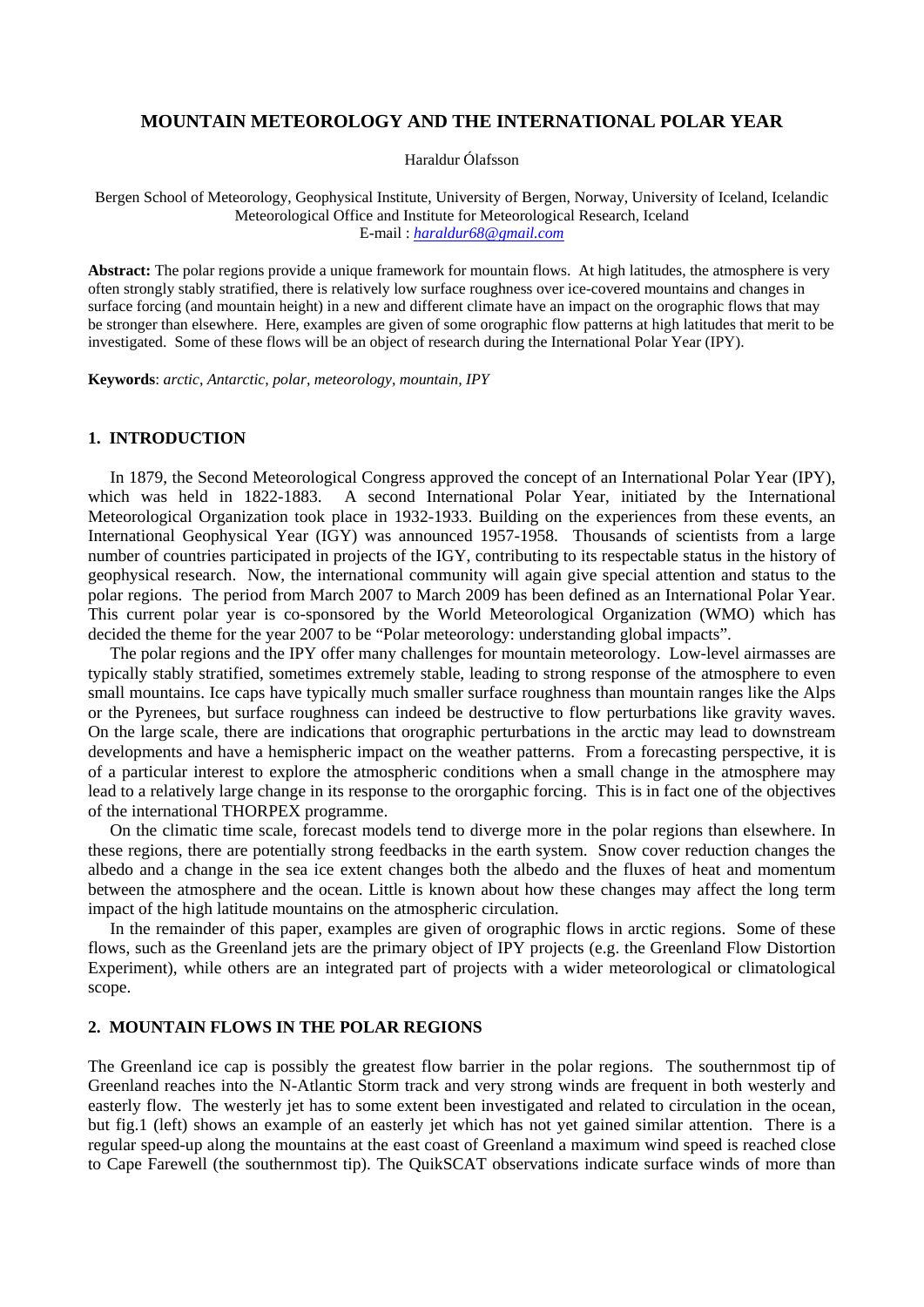35 m/s, a value not far from the values observed in similar winds during the Greenland Flow Distortion Experiment in February and March 2007.



(m/s) in December 1999-2006. (Courtesy of E. W. Kolstad)

Further north, there is another location of strong north-easterly winds which we choose to call the Cape Tobin jet (fig.1, right). The Cape Tobin jet is more persistent than the Cape Farewell jets, and it is probably one of windiest places in the N-Hemisphere. The Cape Tobin jet is poorly represented in coarse resolution analysis.

Figure 2 (left) shows a satellite image of a cyclone in the lee of S-Greenland. This location is a preferred place for cyclones which can be influenced by the topography of Greenland in different ways. This is a nice example of a quasi-stationary cyclone which continues to deepen although the main low-level baroclinic part of the system has moved far away towards Iceland. The cyclone is being fed by upper level vorticity coming from Greenland. Techniques that predict where improved observations are likely to improve the weather forecast do indicate that the conditions in the arctic are often important for the weather in the more densely populated mid-latitude areas. Figure 2 (right) shows an example of such a sensitivity area prediction where improved observations in an area centered close to the Cape Tobin jet in East-Greenland are expected to improve a 48 h forecast for the UK and other countries at the North Sea.

There are many challenges for mountain weather research at smaller scales. Figure 3 shows the surface winds in southerly flow over Hofsjökull glacier in Central Iceland. The glacier has a relatively smooth surface and reaches about 1000 meters above its surroundings. The numerical simulation shows a gravity wave-like speed-up over the downstream slope (greater than 25 m/s), while upstream the wind speed is much weaker (less than 10m/s), although the flow is not blocked. Flow over Hofsjökull will be studied during the FLOHOF project later in 2007. FLOHOF may be the last project of its kind during an IPY, since Hofsjökull glacier is predicted to disappear in a future climate. Very strong orographic winds are generated when the cold and extremely stable air over Northern Scandinavia is advected towards the mountains at the coast of the Barents Sea (fig.4). Forecasting such winds is indeed a challenge which must be met with ever increasing resolution of the forecast models, but there is indeed a strong need for improvements of the models at the scales of about 1 km and below. Figure 5 (right) shows a gap wind in Sptizbergen, reminiscent of the gap winds in N-Norway in fig.4. A last example of an important orographic impact on the atmosphere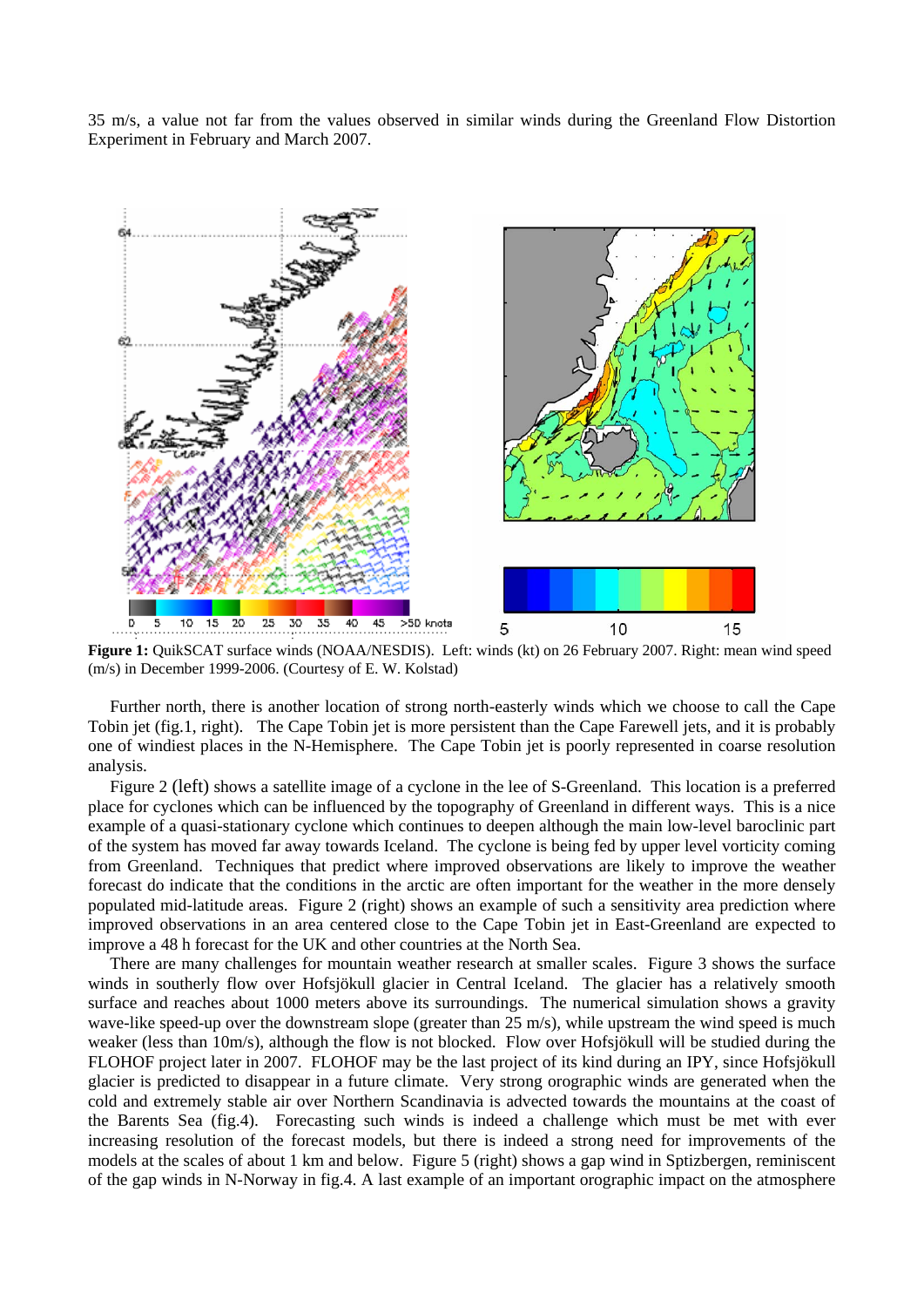is from SE-Iceland (fig.5, right), showing precipitation over the mountains being more than 10 times as much than in the lowlands upstream. Water in the mountains is an important energy resource in many arctic regions and accurate short-term forecasts of precipitation as well as prediction of changes in the precipitation climate at fine scales are important. In spite of significant efforts in recent years, such forecasts are still some distance ahead and they pose indeed a challenge to the scientific community.



**Figure 2:** An IR satellite image from 3 March 2007. From NOAA / Dundee Satellite Receiving Station. Right: A sensitivity area prediction from the ECMWF.



**Figure 3:** Forecasted surface wind speed (m/s) over Central Iceland on 24 March 2007. From the MM5/ECMWF based forecasting system HRAS (http://www.belgingur.is)